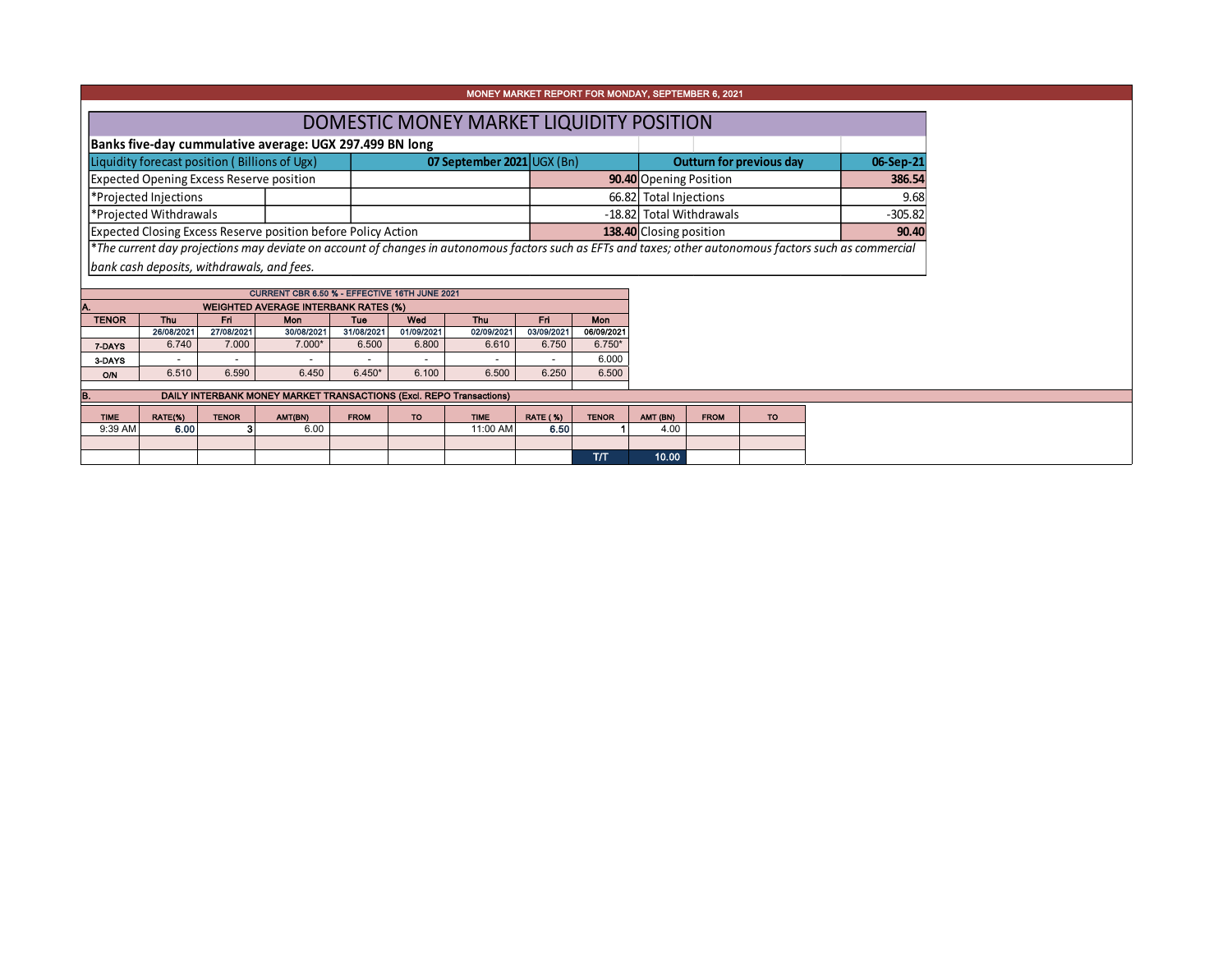| C.<br><b>CBR AND THE 7- DAY WAR INTERBANK RATES</b>                                    |                                                                                       |                          |                                                                                       |                          |                            |                                                                  |                    |                |              |                     |            |            |  |  |
|----------------------------------------------------------------------------------------|---------------------------------------------------------------------------------------|--------------------------|---------------------------------------------------------------------------------------|--------------------------|----------------------------|------------------------------------------------------------------|--------------------|----------------|--------------|---------------------|------------|------------|--|--|
|                                                                                        |                                                                                       |                          |                                                                                       |                          |                            |                                                                  |                    |                |              |                     |            |            |  |  |
| 9.000<br>8.500<br>8.000<br>7.500<br>7.000<br>6.500<br>6.000<br>5.500<br>5.000<br>4.500 | 9.500<br><b></b><br><del>.</del> .                                                    |                          |                                                                                       |                          |                            |                                                                  |                    |                |              |                     |            |            |  |  |
| 4.000                                                                                  | 23/08/2021                                                                            | 24/08/2021               | 25/08/2021                                                                            | 26/08/2021               | 27/08/2021                 | 30/08/2021                                                       |                    | 31/08/2021     | 01/09/2021   | 02/09/2021          | 03/09/2021 | 06/09/2021 |  |  |
|                                                                                        |                                                                                       |                          |                                                                                       |                          |                            |                                                                  |                    |                |              |                     |            |            |  |  |
|                                                                                        |                                                                                       |                          |                                                                                       |                          |                            | • Overnight WAR -7-day WAR - CBR rate - Upper bound -Lower bound |                    |                |              |                     |            |            |  |  |
| D.                                                                                     |                                                                                       |                          | MONETARY POLICY OPERATIONS MATURITIES PROFILE: (09-SEP- 2021 TO 07-OCT- 2021)         |                          |                            |                                                                  |                    |                |              |                     |            |            |  |  |
| <b>DATE</b>                                                                            | <b>THUR</b><br>09-Sep-21                                                              | <b>THUR</b><br>16-Sep-21 | <b>THUR</b><br>23-Sep-21                                                              | <b>THUR</b><br>30-Sep-21 | <b>THUR</b><br>07-Oct-21   | <b>TOTAL</b>                                                     |                    |                |              |                     |            |            |  |  |
| <b>REPO</b>                                                                            | 1,793.05                                                                              | $\sim$                   | $\sim$                                                                                | $\sim$                   | $\sim$                     | 1,793.05                                                         |                    |                |              |                     |            |            |  |  |
| <b>REV REPO</b>                                                                        | $\sim$                                                                                | $\sim$                   | $\sim$                                                                                | $\sim$                   | $\sim$                     | $\sim$                                                           |                    |                |              |                     |            |            |  |  |
| <b>DEPO AUCT</b>                                                                       | 135.30                                                                                | $\sim$                   | 450.10                                                                                | $\sim$                   | 117.70                     | 703.10                                                           |                    |                |              |                     |            |            |  |  |
| <b>TOTALS</b>                                                                          | 1.928.35                                                                              | $\sim$                   | 450.10                                                                                | $\sim$                   | 117.70                     | 2.496.15                                                         |                    |                |              |                     |            |            |  |  |
|                                                                                        |                                                                                       |                          | Total O/S Deposit Auction balances held by BOU up to 07 October Q912021: UGX 908 BN   |                          |                            |                                                                  |                    |                |              |                     |            |            |  |  |
|                                                                                        |                                                                                       |                          | Total O/S Repo, Reverse Repo & Deposit Auction balances held by BOU: UGX 2,701 BN     |                          |                            |                                                                  |                    |                |              |                     |            |            |  |  |
|                                                                                        | (EI) STOCK OF TREASURY SECURITIES<br>Eii)<br><b>MONETARY POLICY MARKET OPERATIONS</b> |                          |                                                                                       |                          |                            |                                                                  |                    |                |              |                     |            |            |  |  |
|                                                                                        |                                                                                       |                          |                                                                                       |                          |                            |                                                                  |                    |                |              |                     |            |            |  |  |
|                                                                                        | LAST TBIILS ISSUE DATE: 02-SEPTEMBER-2021                                             |                          |                                                                                       |                          |                            | (VERTICAL REPOS, REV-REPOS & DEPOSIT AUCTIONS)                   |                    |                |              |                     |            |            |  |  |
|                                                                                        | On-the-run O/S T-BILL STOCKs (Bns-UGX)                                                |                          | 6,442.93                                                                              | 07/09/2021               | OMO                        | <b>ISSUE DATE</b>                                                | <b>AMOUNT</b>      | <b>WAR</b>     | <b>RANGE</b> | <b>TENOR</b>        |            |            |  |  |
|                                                                                        | On-the-run O/S T-BONDSTOCKs(Bns-UGX)                                                  |                          | 20,526.79                                                                             | 07/09/2021 REPO          |                            | $04$ -Aug -                                                      | 225.50             | 6.500          |              |                     |            |            |  |  |
|                                                                                        | TOTAL TBILL & TBOND STOCK- UGX                                                        |                          | 26.969.72                                                                             |                          | <b>REPO</b>                | $05$ -Aug $-$                                                    | 1.501.00           | 6.500          |              | $\overline{7}$      |            |            |  |  |
| O/S=Outstanding                                                                        |                                                                                       |                          |                                                                                       |                          | <b>REPO</b>                | 09-Aug                                                           | 143.00<br>59.02    | 6.500          |              | $\mathbf{3}$        |            |            |  |  |
| <b>MATURITY</b>                                                                        | <b>TOTAL STOCK YTM (%)</b><br>(BN UGX)                                                | AT CUT OFF <sup>®</sup>  | <b>CHANGE IN</b>                                                                      |                          | <b>DAUT</b><br><b>DAUT</b> | $12-Auq$<br>$12-Auq$                                             | 79.74              | 7.384<br>7.003 |              | 84<br>56            |            |            |  |  |
| 91                                                                                     | 111.55                                                                                | 6.899                    | $\vert$ YTM (+/-)<br>0.074                                                            |                          | <b>DAUT</b>                | $12 - A u$ a                                                     | 84.85              | 6.906          |              | 28                  |            |            |  |  |
| 182                                                                                    | 445.12                                                                                | 8.751                    | 0.000                                                                                 |                          | <b>REPO</b>                | $12$ -Aug $-$                                                    | 1,474.00           | 6.500          |              | $\overline{7}$      |            |            |  |  |
| 364                                                                                    | 5,886.27                                                                              | 9.700                    | 0.000                                                                                 |                          | <b>REPO</b>                | $16$ -Aug                                                        | 482.50             | 6.500          |              | 3                   |            |            |  |  |
| 2YR                                                                                    | $\sim$                                                                                | 11.500                   | $-1.500$                                                                              |                          | <b>REPO</b>                | $18$ -Aug -                                                      | 142.50             | 6.500          |              | $\overline{1}$      |            |            |  |  |
| 3YR                                                                                    | $\sim$                                                                                | 11.390                   | $-1.410$                                                                              |                          | <b>REPO</b>                | 19-Aug -                                                         | 1,641.00           | 6.500          |              | $\overline{7}$      |            |            |  |  |
| 5YR                                                                                    | 1,589.27                                                                              | 13.409                   | $-1.691$                                                                              |                          | <b>DAUT</b>                | $26$ -Aug -                                                      | 358.08             | 6.998          |              | 28                  |            |            |  |  |
| <b>10YR</b>                                                                            | 9,703.84                                                                              | 13.739                   | $-2.231$                                                                              |                          | <b>DAUT</b>                | $26$ -Aug                                                        | 39.58              | 6.950          |              | 56                  |            |            |  |  |
| 15YR                                                                                   | 7,946.63                                                                              | 14.090                   | $-0.310$                                                                              |                          | <b>DAUT</b>                | 26-Aug                                                           | 54.34              | 7.299          |              | 84                  |            |            |  |  |
| <b>20YR</b>                                                                            | 1,287.05                                                                              | 15.950                   | $-1.040$                                                                              |                          | <b>REPO</b>                | 26-Aug -                                                         | 1,161.00           | 6.500          |              | $\overline{7}$      |            |            |  |  |
|                                                                                        |                                                                                       |                          | Cut OFF is the lowest price/ highest yield that satisfies the auction awarded amount. |                          | <b>REPO</b>                | 30-Aug                                                           | 502.00             | 6.500          |              | $\overline{3}$      |            |            |  |  |
|                                                                                        |                                                                                       |                          |                                                                                       |                          | <b>REPO</b>                | $31-Aug$                                                         | 286.50             | 6.500          |              | $\overline{2}$      |            |            |  |  |
|                                                                                        |                                                                                       |                          |                                                                                       |                          | <b>REPO</b>                | $01-Sep$                                                         | 244.50             | 6.500          |              | $\overline{1}$      |            |            |  |  |
|                                                                                        |                                                                                       |                          |                                                                                       |                          | <b>REPO</b><br><b>REPO</b> | $02-Sep$ -<br>$06-Sep$                                           | 1,539.00<br>252.00 | 6.500<br>6.500 |              | $\overline{7}$<br>3 |            |            |  |  |